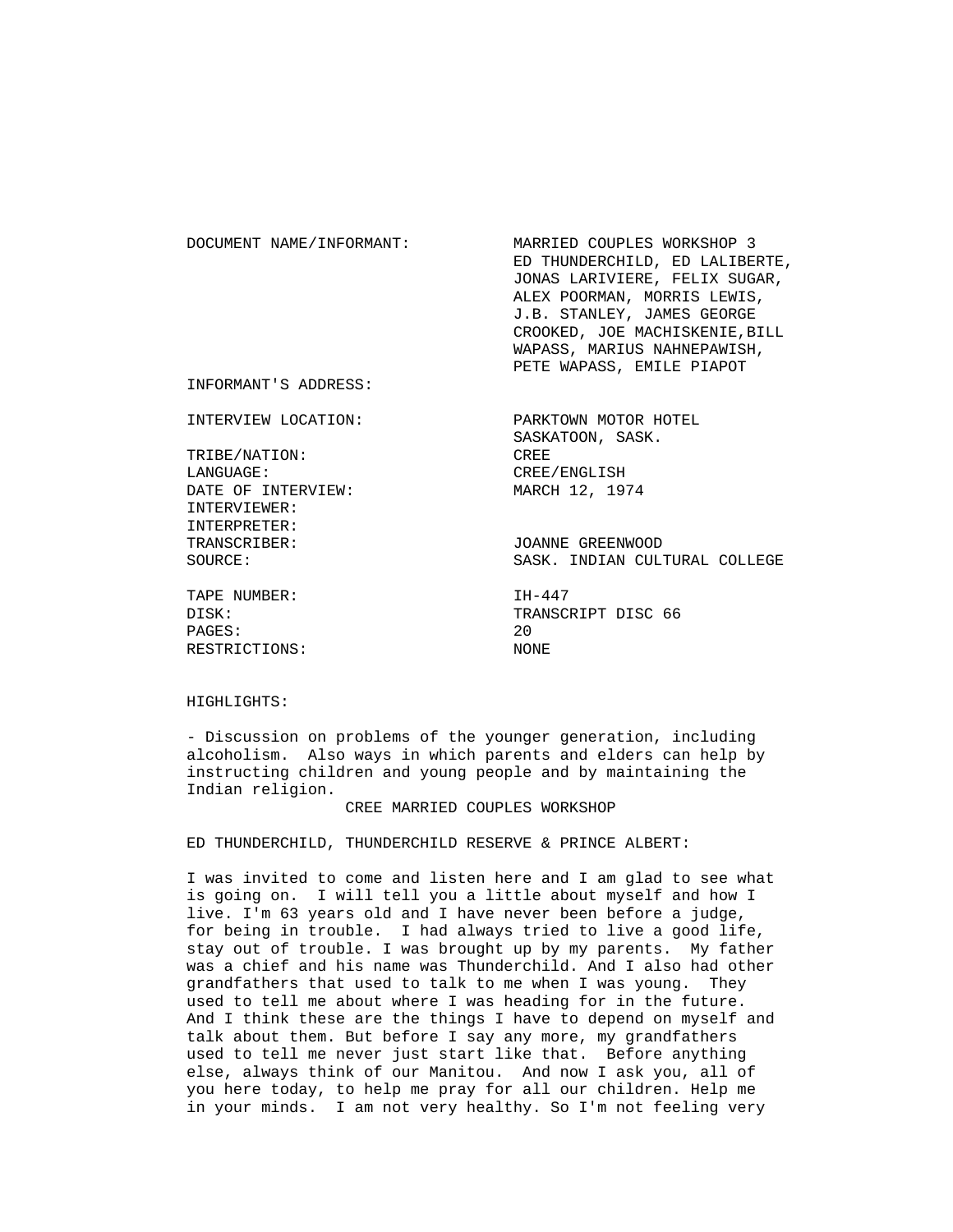good when I'm with you here today. So pray with me and maybe we get help from our Maker in what we are trying to do.

 I have been thinking quite a lot of these workshops and I have heard quite a lot about them. These elders come here and we might call this "lecturing or counselling meeting." It is all very good to try and save our children before they are completely lost.

 I have started something like this at our reserve, but the people were not too interested. So what we did, after, my wife and I asked the school committee if it would be possible for me to speak to the children, to tell them about what is good. And why I did this I will tell you first. These children were getting into too much trouble and they were also a big headache. They would steal and do all kinds of things. There was even a four-year-old child mixed up with a bunch of children who broke into a store and stole some things. And these kids were just running loose; there was no one to try and talk to them. And this is when I got to thinking of some way to help these relatives of mine, because these were some of my relatives. So I thought they might listen if I start something like this, I thought. Because the way they were going they were heading straight into trouble and at a very early age.

 And this is when I approached the school committee about speaking to the young boys in school. So they gave me so many hours a week to talk to the boys. I tried to tell them about the law and what would happen if they keep on going this way. I told them they would have to think now of what kind of people they are going to be in the future. And this was mainly my way

 of talking to these young boys. And my wife, she had the young girls to talk to. And she was the same way too. She told the girls that they were the mothers of the future and they should look after their bodies. And also she talked to them to respect the Indian religion and ceremonies.

 And this is what we started but we didn't get very much response from the people of our reserve, so we finally let it go. And now when we are talking about it here, I think to myself, it's useless. When I think of the young person and how they act, a person my age just wants to give up. These young people don't have an idea of what respect means. They have no respect for us or anything for that matter. They won't listen to us because they read in a book and they think they know everything; and these are the people we raised since they were babies. I will say here that we have all kinds of programs on the reserves for these young people to do. We have workers to see that these things run such as recreation sports of all kinds. If these workers were on the ball they would keep the young person interested. We also have education people, child counsellors, and these are all kinds of people. If they would get to work maybe our young wouldn't be in that much trouble. These people are all getting paid to do this jobs on the reserves but are they doing them? We don't see them a lot of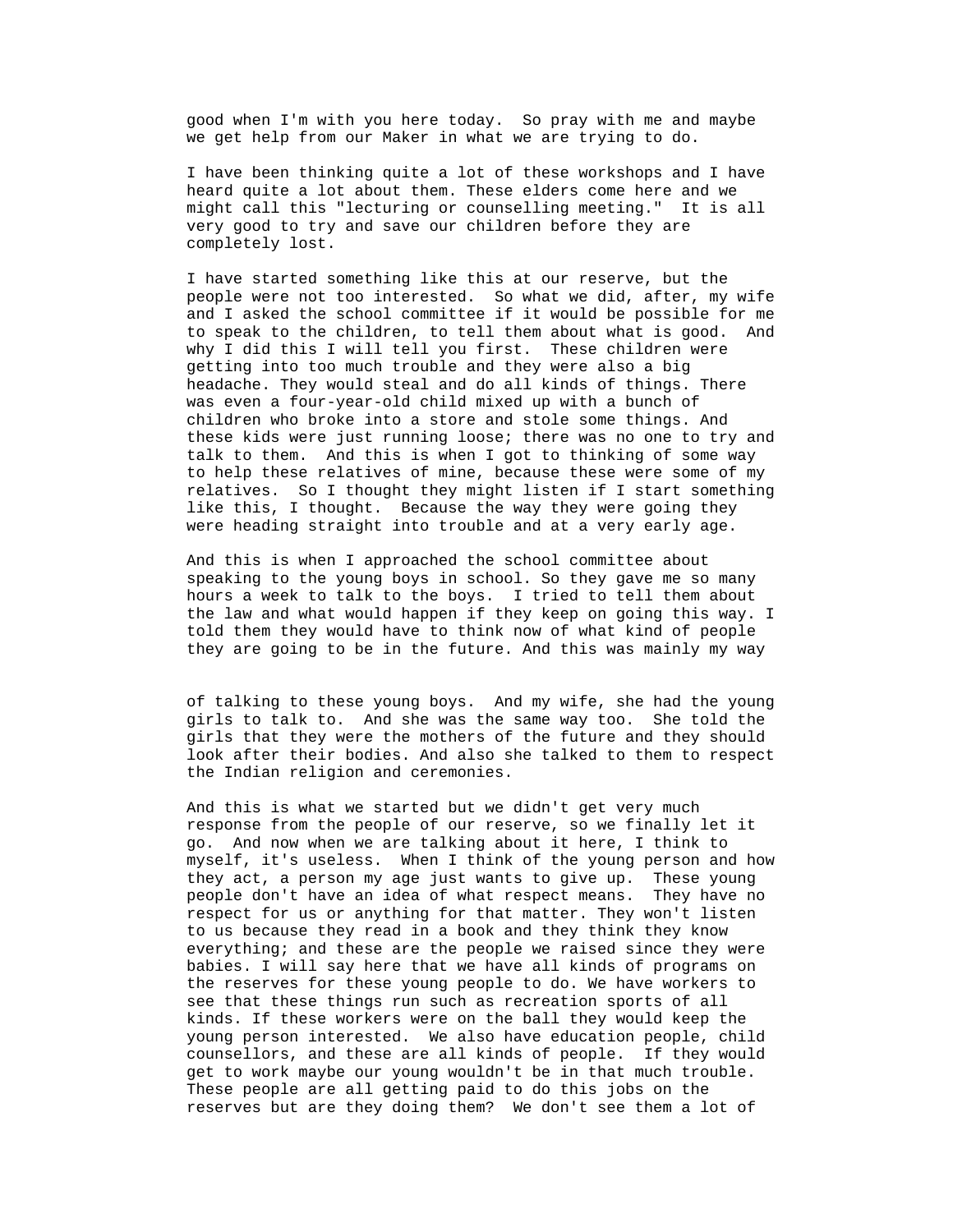us older people. They don't think nothing of us. This is why we have to move out of the reserve and live in city. I have two of my brother-in-laws here and they know all about this. They too had to move because they seen that nothing was being done on our reserve. Whenever we say something our words fall on deaf ears.

 But now it's different with our religion. I also put on a Sundance last summer and I asked Manitou from my heart to give me strength so I can bring up my children the right way. And this is what we should try and tell our young people today, our Indian religion. Some of my grandchildren come to ask me, "Why are you doing this to yourself and making yourself suffer?" I told them that they don't understand. But it's up to us older people and parents. We are the ones that should be telling our young people these things. We have to try and tell them where we can turn to in religion wise, when we have something pressing us too hard. And I know it is very hard to make the young people understand these things now. Some of them think that this is a thing of the past. We are living in a different world. Even very small children you see on the reserve you tell them something they swear back at you. They don't respect you because you are old. And this is the way it is on the reserve. I think we should try and do something, us older people. Or try and get some help some way. I think we should try and ask for a few hours a week for an elder to lecture these students in the Indian way. This is what we should ask for and I think we would be helping the Indian student this way. And this is my thinking and I won't say much more. I'm only saying parts of what I think. I could talk about many

 things but I will say them the next time around as we usually have long discussion on these things.

 About alcohol now this is our biggest problem today, no matter which reserve you go to. It's like that all over. This is what is killing us and we young people. And now I will say thank you and I hope we can make work together and have something, so we can help our young people. Let's ask for a little time in these schools so we can talk to our young Indian students. Thank you.

ED LALIBERTE, MEADOW LAKE RESERVE:

 In my travels I always bring this up about these Indian children that are being brought up in white foster homes. These are the children we are hurting very much. They forget their language and their relatives they also forget their Indian identity. And when I think about it I always think that these children should be all taken out of white homes. And raise them on our reserves as we are hurting these children and they have lost everything. Many times I've come across a young man maybe 18 years old, and he's allowed to go back to the reserve. When he gets on the reserve he's gotten into a lot of mix-ups. Why he does these things is because this child has never known love. And because his parents throw him away at an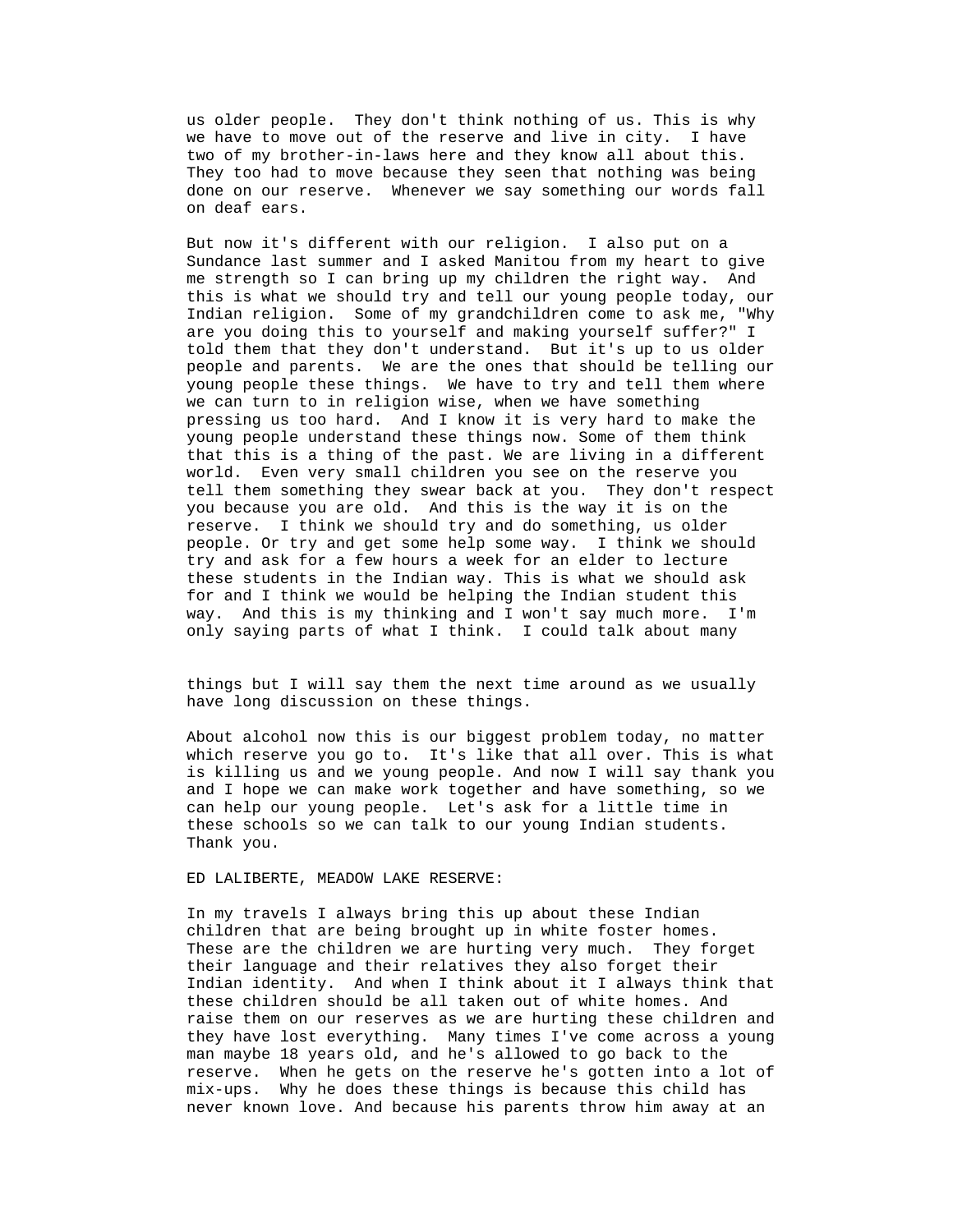early age. And I usually have a lot of say about these children in my travels, because I pity them. And I would like all of you here now to think about this. See if there is any possibility of getting these children back on the reserves, and not in the white man's homes.

 And it is right too that there should be elders going to these schools and speaking to these students. Many of these young Indians even forget their native tongue. They can't speak Cree and this is one thing we should work at very hard and to teach these children not to forget their own native language.

 It is true that at one time I was an alcoholic myself, but I have quit now for a long time now. When I was drinking I forgot everything. Even what my grandfather used to talk to me about and what they showed me. I sat in a Sundance myself last summer. What my cousin here was talking about, that they were two of these Sundances and tents side by side. We were praying for the people in the whole universe, and those that are in the hospitals we asked that they be made well. I'm just now waking up and start to think of what my grandfathers taught me. I am just now starting to follow these. These were the things my grandfather showed me and taught me. In my travels all over I've seen many old people men and women with black eyes. And myself I don't call this the Indian way of life. And also these children being raised up by white men this also I don't call the Indian way of life. We were put on this earth here to love our relatives. In the old days these elders used to be available to talk to young men; and same with the old woman

 they used to talk to young woman. And what I understand here is that we try to start this again. And whenever we go to a meeting such as this, we are not to keep what we hear to ourselves but we tell other people about it, because other people will make use of the good words that we hear also. Many times I have visitors and I use my pipe because I enjoy people coming to visit me. I talk and pray for them so they will have a safe journey home, and this is what I do. I pray and thank my Maker every evening and glad that I'm finished another day without using this downfall of ours, ALCOHOL. I pray and say prayers for all mankind. And also do this in the mornings. I pray and say prayers for my relative. Long ago I wasn't like this, I didn't do this, and now today I firmly believe that this is true. In what I'm doing every morning and every evening. When I got here yesterday we had a pipe ceremony and said prayers. We asked that our meeting here would go right and have nothing bother us, so we will be able to get something good out of it, so we would have something good to take home with us. I won't say very much today but I might be able to add some more later on about the Indian culture in what you are trying to follow. Thank you.

JONAS LARIVIERE, CANOE LAKE:

 My relatives I will say a few words myself even though I don't know very much. I wasn't brought up like you people, where you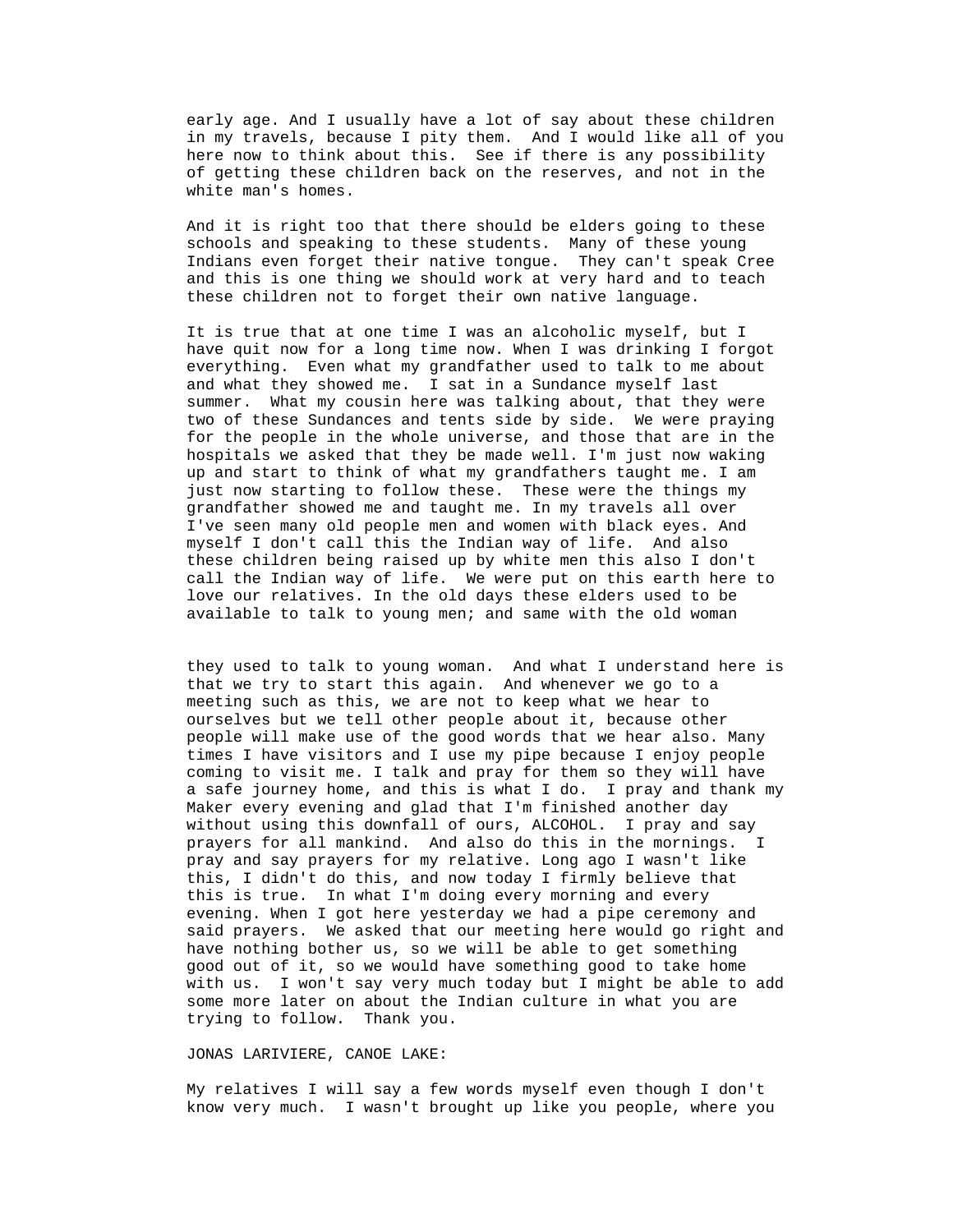have seen everything. Up north this was different; we didn't have very much of these ceremonies that you people see in the southern part. I will tell as far back as I can remember of what I've seen and what my parents told me and what I was taught as a young person. The reason I can't read or write is I was too much of an Indian and I depended too much of an Indian and his way of life. And this is why I never went to school. I have always made my living the way the Indians used to do long ago. My parents told me what would happen in the future, but I was satisfied with my Indian life. And so I didn't take schooling. What I wanted most in my life was hunting and trapping. I thought this would be my lifetime job, but I see now that it wasn't.

 And what I have heard so far this morning it is true. I stand with these people on what they said. We are having a very hard time the way we see our young people today, it's very hard to talk to them. It is the same way with me on my reserve, they are giving me a very rough time. Even my own children are giving me trouble and we worked very hard to try and bring these children up right. We tried our best to show them the good road and we tried talking to them. But they are still lost and I can't blame another person for them being this way because when one young person does something he usually gets another young person involved. So now one does something and they all do it, because if they won't do like the rest they are called "CHICKEN." And all of us we know that a young person is very light and he will do anything without thinking about it first and his mind is wandering all the time.

 Whenever he told something good he thinks about it for a while and thinks he will follow it. But as soon as he meets another young person he forgets what he was told right away. And it happens the same way with the young leaders we have now. When they are told something, they understand. They listen to an elder but as soon as they get up and see a ball game or something they forget about it. They don't seem to think about their leadership; they would rather go and have a good time. And they are money hungry and they are there for this reason just for the money and not the people.

But we should never tire of telling our children about their times are getting harder on the Indian so this is what worries lives. How are they going to live in the future, we don't know. And this is what puts the big worries on me. I think me. There are many things that we are afraid of. When an old man thinks about things like this it hits right in the heart and he feels these. There are many old people dying because they worry too much about their children; and this is love. We all love our children and maybe they love us too but they don't show it. This puts a lot of worry on an old man or woman when they think about their children and grandchildren of what will happen to their loved ones in the future. These young people they will never have the easy life we had long ago. The times are changing. Maybe we will all go all at one time, we don't know. I'm even scared of this snow this year; it's very bad up north. This is about the worst winter I have seen in my life.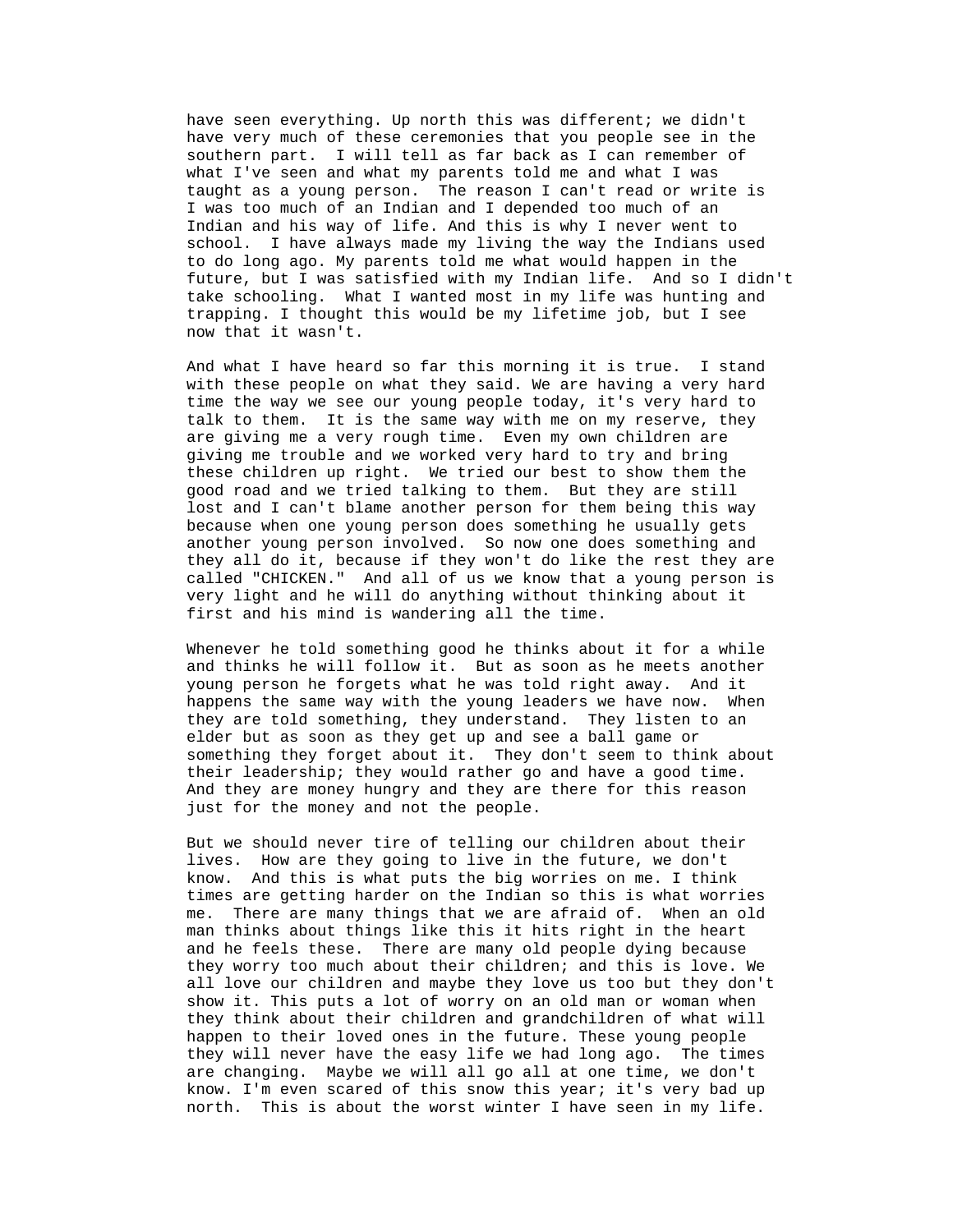We don't know what will happen come spring. But we can't give up. We have to keep going somehow. We have to keep talking to our children and our grandchildren. They will see in the future, what we were trying to say. But we should never be afraid to tell our children that they are Indians and should act likewise. Because we can't never become rich as some of the whites among us. But to try and put in their minds the Indian thinking and not to make fun of people to have respect for people.

 It is true that these young people today that they don't pay no attention to elders. Just recently on my reserve they had a meeting and I was away at that time to a co-op meeting in Prince Albert, but what I heard was that the people were trying to change the leaders at my reserve. And there were older people there trying to say something but were told they had no running our reserves before these people were born. But that's business talking there as they were pensioners. They were told to go home and sleep. So you see what these young people think: as soon as a person gets a pension he automatically has nothing to do with band affairs. But we know different; we were one point there, this is the respect they show to the older men now. There was one young man tried to speak this way when I was there. But I got up right away and I asked him who raised him since he was a baby, and he didn't have very much to say

after that. I told him, "If it wasn't for the elder that brought you up and loved you, you wouldn't be standing on the face of the earth today," I told him. And this was my nephew and this is how I quietened this one. So let's all try and help each other in what we are trying to do. And also about what was brought up here earlier, about having elders talk to the students in schools, to remind them of their culture so they don't lose it altogether. And now I would like to thank the leaders here for what they have done for us. It is a very hard job they are doing. Thank you from the bottom of my heart.

FELIX SUGAR, PIAPOT RESERVE:

My relatives and friends, I will start by saying that I went to school for a long time. This was long ago and I was there so long that the priest told me maybe I should become a priest. So I told the father I will try it. And I did try it for two years. But it was very hard. I spoke a little French. I can still count up to 100 in French. I am truly an Indian, a Saulteaux. And this is why I'm telling this. I hope no one will be hurt because this is my own of what I'm going to talk about. My [parents?] used to try and discourage me about the priesthood, and I was a little glad.

Because I left school and back to my own Indian way of life. I would lose them right away. We lost our first five children and had a woman. I was given this woman and there I'm bragging. But this one was my wife and later on we had children and we this last one we had was a girl. And I was very scared whether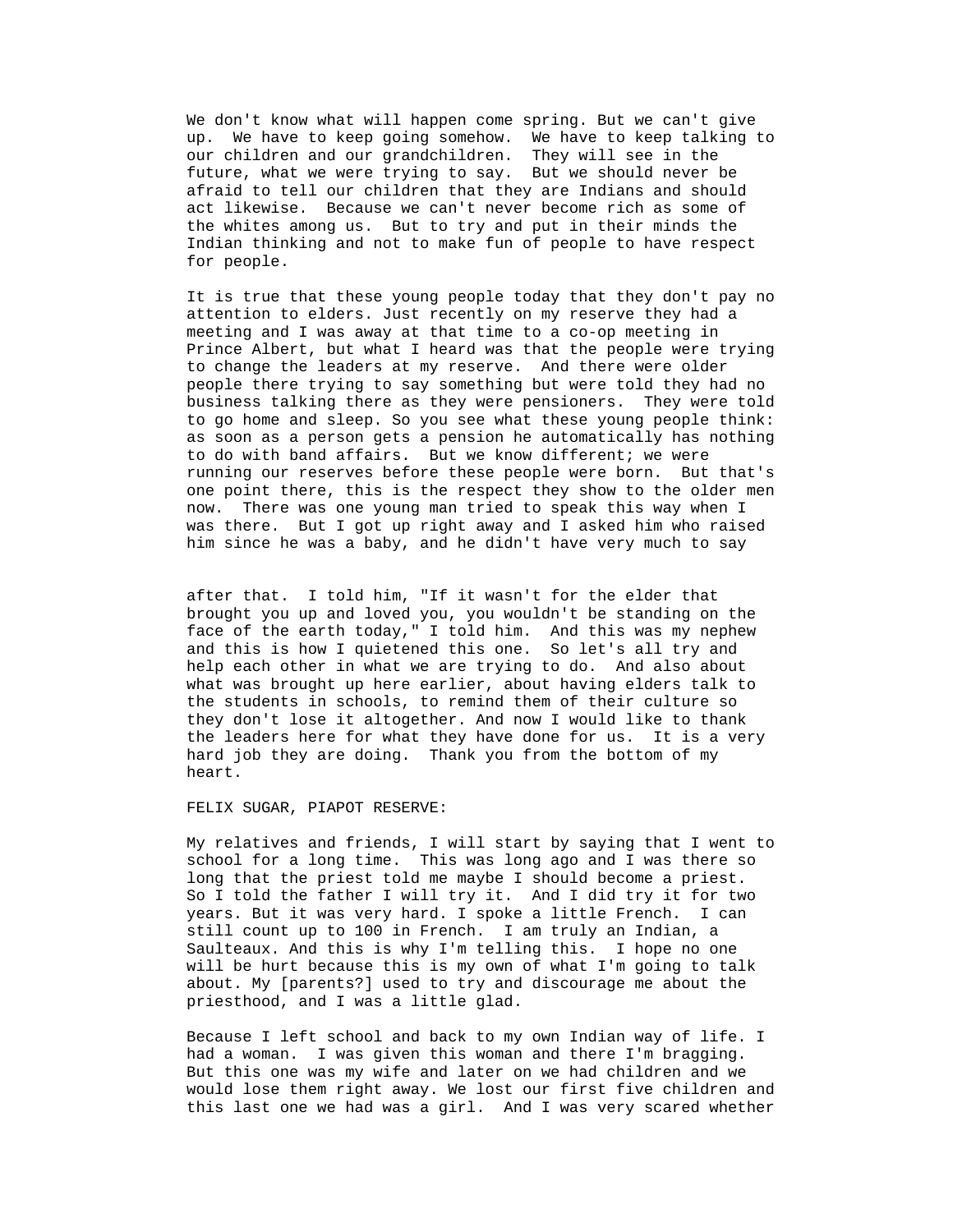she would live or not and I didn't know what to do. I kept thinking, I wonder if she will live? So I went to my father so I told my father that I loved my little daughter very much. What can I do?" And my father thought for a while and he said, "You shouldn't have come now. You have been crazy and did you finally wake up? And now you do as I tell you." So I asked him, "What?" "Try and get a spiritual cloth and a pipe and something that's cooked, and you go and give these to an elder. He will perform a ceremony and he will talk for your child and give your child a name." This is what I did and my daughter lived and she is still living today. She's over 40 years old now. This daughter is from my first wife and I also have children now from my second wife. I have grandchildren also from my first daughter.

I turned from white man's way our Indian way again. And I have done a few of the Indian ceremonies so far. I have put up one smoking tent so far and my father told me that I had come to the point where I was ready now to make a Sundance. So I told him, "All right," and this is what I did when I was afraid. I also did a Sundance when another person wanted me to do it for them. And I have made several Sundances so far and I'm very thankful when I asked Manitou's help to see my child grow up

and my prayers were answered. I took the pipe and believed in grandchildren since he was a little child. He was always head, when they told me to give him a name. And that's what I Indian way. All of these Assiniboines know me and how I run my in it. And this was what I was taught. it. And my father used to say to me, "You will see that you get to be an old man." And I have studied the Indian way in. And these medicines, I got them from elders when they were still with us. These I was going to use when my children got sick. And this is what I have done, now today I see my grandchildren they are growing up. I raised one of my sickly and he was having fits, and sort of going out of his did. I sang for him and gave him an Indian name. And some of these are very hard to believe but my grandchildren got better; now he grew up today. And this is when I came to have a very strong belief in this Indian way of life. There's no Indian on earth who will turn me now and there is no white man on earth who will turn me either. This is the belief I have in our life. Whenever they have something wrong with them they come to get me. And this is what I always use this medicine that I got from the elders. And from there they get better and believe

do this," but they don't listen. So when they won't listen, My children all drink alcohol. I try and tell them, "No, don't that's all right go ahead and drink, drink. So they drank. Finally my daughter got sick. I told her, "Go ahead. Drink." So they did. My husband and I we are going to stop drinking. So I told them they will have a better life this way, as my son works in Regina and makes a good money. And I also told these people not to promise anything, as they would harm themselves or their children if they break their promise. Only recently one of my grandchildren cut his wrists and tried to kill himself, and this was also on account of alcohol. So I am very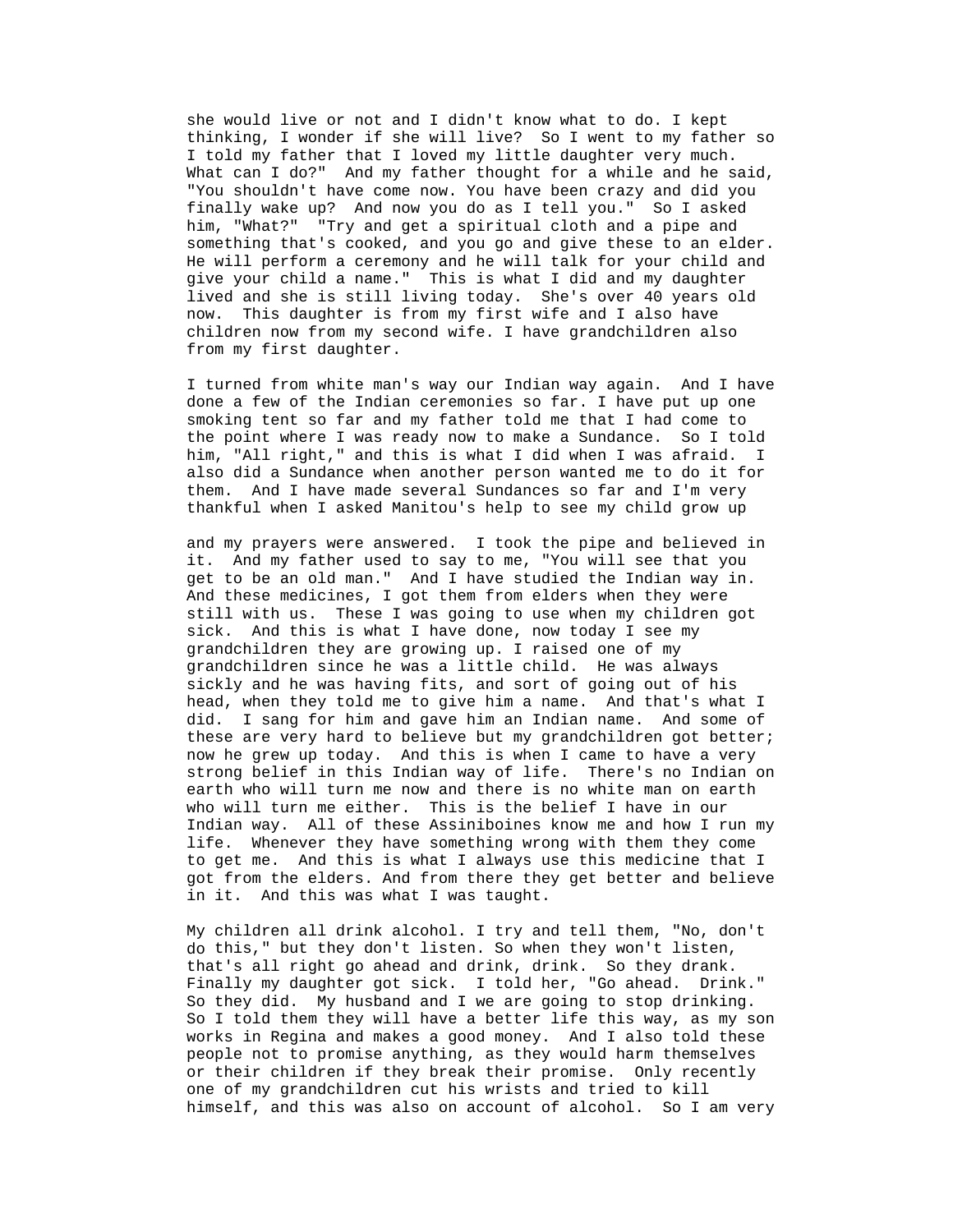happy when I hear you people telling each other these things. to us. The priest used to tell us, "You will go to hell if you This will get us a long ways. It is very hard to tell our young people about this alcohol, the white man's got them where he wants them and they listen to the white man more than they do do wrong." And I guess they know, because they have everything else. I am trying my bested to work for the Indian in every way I can. I am slowing down now as I'm getting to be pretty old now. This will be all. And I would like to thank all of you for listening to me. Thank you.

ALEX POORMAN, POOR MAN RESERVE:

My relatives and friends, I'm not a good speaker as I'm a little too young yet to be telling something to people. My n name is Alex Poorman from Poorman's Reserve. I also have a travelled quite a bit listening to people. I go to lots of the Indian meetings. We are always listening and getting ideas on Indian name which was given to me by an elder. I have

how our young will do in the future, what we can plan for them know what my grandfather had to say. So when I was a young man tell later and in the meantime I hope we get some good points so they will have a good life. In the future our young children will be thinking about what we are telling them today. The same as we do today now. We think about what our parents told us. In the old days they gave an elder lots of stuff, to lecture their son or daughter. This is how much they wanted their children to learn about the Indian way of life. Today it is very hard to talk to the young people. But when they get older they will think about what we try to tell them. Well this will be all I will say. I like to follow another person and I will think about what I will say next time and will listen to you. But I just want to say that our old chief who was named Poorman was absolutely [right] when he predicted that this would happen. We went to see him one time. This old chief was my grandfather, and while he used to talk to us, my father and I, sometime I would fall asleep. And I guess my father really wanted me to my father gave me some tobacco and he told me to go and give this to my grandfather. And when I got there and gave him the tobacco, he thanked me and told me I came for something. So he told me to sit down and he said a few prayers and then he talked to me. And he told me what I see today now all around us and the fears we have for our young. But I will leave that to from each other. We will have to think of the future for our young. Thank you.

# MORRIS LEWIS, ONION LAKE:

My friends and relatives, I greet you all. But I'm also an Indian, so before I start I will say a prayer. It has been very nice to listen to you people this morning, and I enjoyed hearing what you were discussing. All what you have discussed these are this things that are scaring us today. Or these are the things that we are afraid of. You have talked about schools and about children and one old man told his life history. And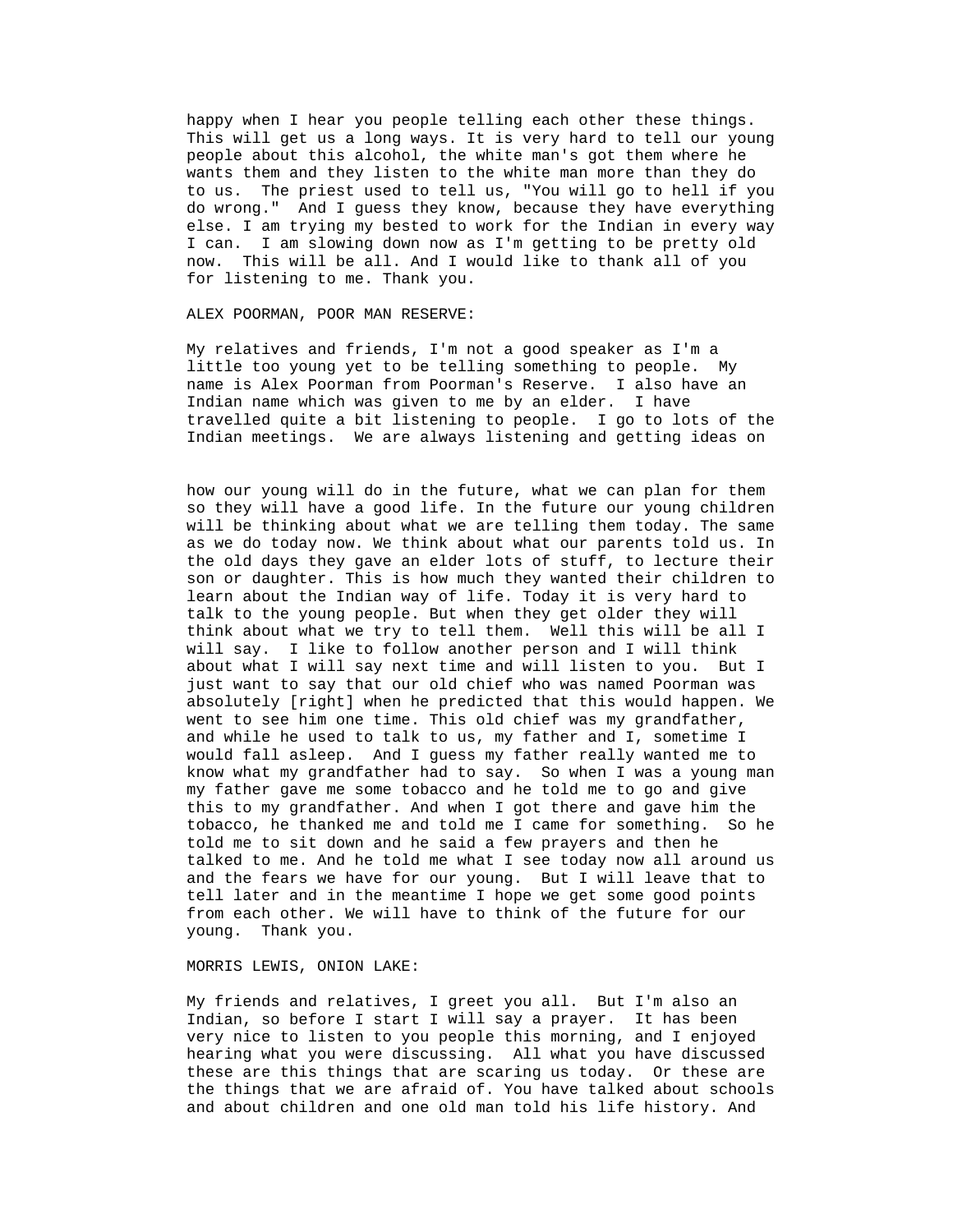as I sit here this is all I can think of to talk about. Of how my life has been and some of these people here know me and they are my relatives. I was brought up poor and I was raised up by ceremony taking place. He used to make Sundances; this was his old people. As I grew older then I was put in school, but today I know very little about school. I can only speak a little English. After a while I got myself a woman; this is the one I'm sitting with here today. My father was well known among Indians of the western parts, because he was working as an Indian. He was always there whenever there was some kind of work. And I helped him ever since I was very young. I worked alongside of him till he died. And after that I still hang on to what he taught me, and the word he used. He used to say, "Never refuse when someone invites you to help in a Sundance."

grandchildren and what you were talking about today, I'm beginning to see that now. I'm getting more fearful every day. want to leave my children and grandchildren. I have a great our young people while we were gone. I asked the Maker to make And this has come upon me today, my relatives. I have five I was even afraid to come here when I was invited. I didn't concern for these young people. Yesterday morning I took out my pipe and said prayers. I asked our Manitou to take care of our roads safe for all of us that will be meeting here today. And also asked for a good mind, strength, and guidance so that we may understand each other in what we are afraid of. To give us a good mind and this is what I did.

pray that I could find some way that I can help you people. Especially the leaders we have here. Everything that has been These leaders have a good thing going, and although they have a myself that it should start right from the home. The parents respect. Because if we know that our parents don't speak, then won't listen to us and they see every day of what's wrong, but they don't care. They are fighting a losing battle. I'm always very sorry, very sorry, that this happens. And I guess all of And I'm like you, I'm worried and I'm scared. I only hope and discussed, I was very thankful when they brought this out. This will be a place where a person will wake up to see all the worries we have. To come and listen, they will wake up and think. I was thankful when I heard this was starting up. And I'm still thankful now that I've been invited to take part. lot of tough things going they still manage to keep at it without weakening. As this program is very at every age someone mentioned children how can we help them. And I think should start right teaching their children and they should start talking to their children as soon as they are able to understand. And I think this way a young child would learn a child is lost. Even us parents we forget what our elders told us. These lectures they gave us, all of these we have forgotten. And now today they are upon us; these were the things they told us about. What can we do now? Our young us that are sitting here today are the same way. But all we can do now, I guess, is try and work together. If we can get something going on reserves and in the classrooms, I think these would help. But if we don't give up, and work together,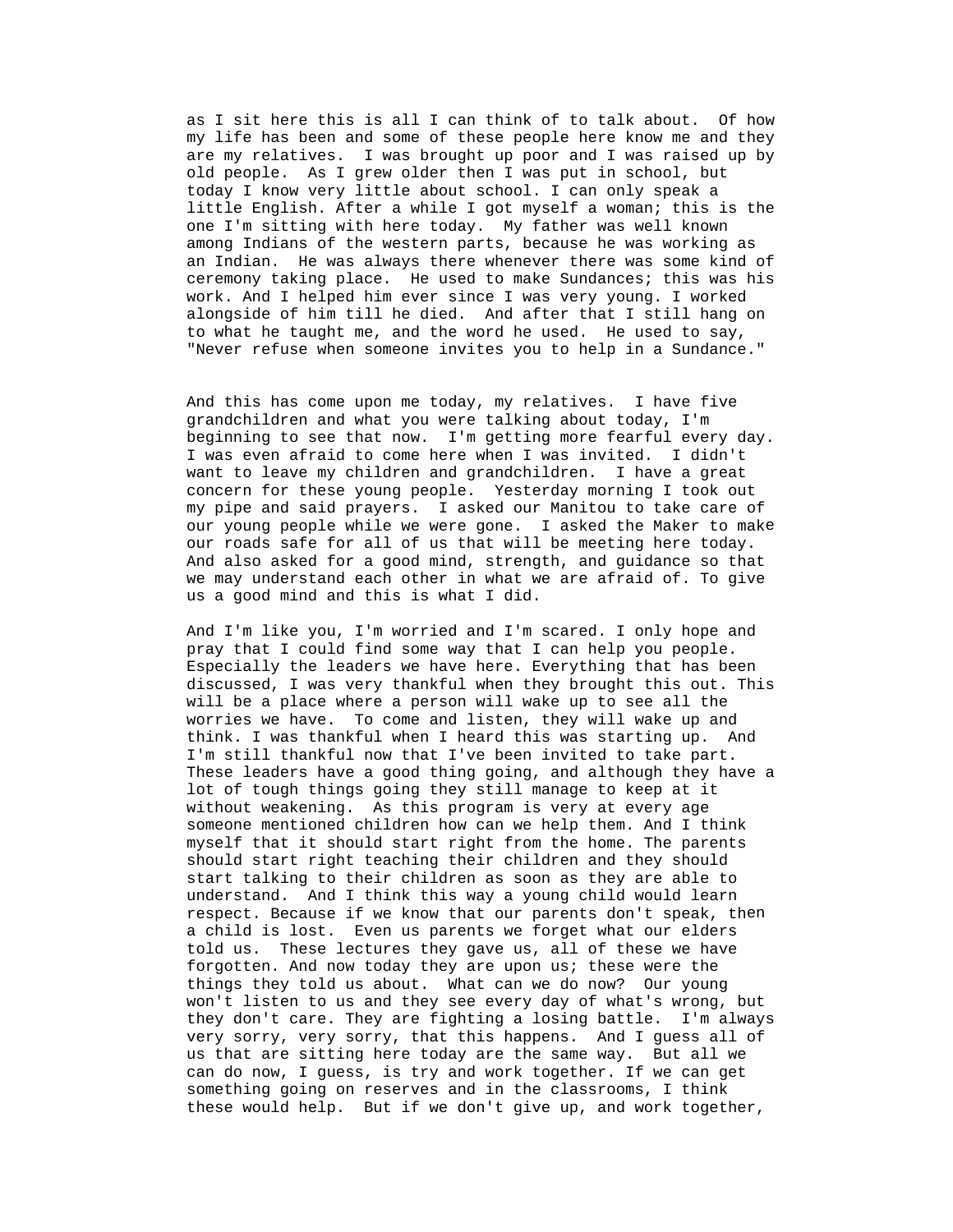and help one another, I think this way too, we can maybe have some followers.

J.B. STANLEY, FROG LAKE, ALBERTA:

 My friends and relatives, I'm very happy to see what you are doing here. I will say a prayer first myself and I come from Frog Lake, which is in Alberta. My great-grandfather was the one that signed our treaty from our way. And my father was George Stanley, and was raised by my parents. And these people

But I really enjoy hearing the elders talking. They bring back what I had forgotten. They get me to thinking, as I have young white man's jobs, not to think white but to keep their Indian way myself that this is not the only place we can go to learn. A for us to tell our children about. And this is what I think and has done for them ever since they were babies. When they cry at told me about the things we are hearing here today. This is the first time I've been to these workshops, both my wife and I. children myself. But I hope you don't say just the right words as I'm not used to speaking to people. One thing I think about all the time when I speak to my children, if they have of life. About these schools they are mentioning here, I think child can start right at home because a parent is the first teacher that the child will have. And from there we could tell them of what the elders used to tell us. This was left behind this is the only way we can do this, is never to give up speaking to our children about these, because we weaken and then they will be lost for sure. Get a young person to think and get them to think about their mother and of what the mother night no matter what time it was, who was it that got up to take after them? And this is where they should get the idea from. They should listen to their parents. If we could get the young person to think and think real hard, then maybe he would realize and see what we are trying to tell them. This will be all. Thank you.

JAMES GEORGE CROOKED, LOON LAKE:

You have me scared, my relatives, and I'm not used to going to meetings, and this is the first time for me. But I like it very much and I'm very thankful for being invited to come to this the bottom of my heart that you people don't turn me down. What use today. "CA CA KO," a raven, in English. This name he gave me and asked Manitou for me to reach old age and guys gray hair. workshop. What you are doing here is very good. I have heard about these meetings before, but no one explained to me just what they were about. But now I know and I'm very glad to hear words that I can take back to my children. I'm very glad myself and I get scared when I think of the things that are happening to our young people. I thought I was the only one that was kind to my children, but now I know that every one of you are very concerned of your children also. I'm very thankful from I hear here is what my old people used to tell me. My grandfather was very old and he had relations way from the south, and this old man gave me this Indian name which I still Today you see me now and I'm very grey haired and now it's my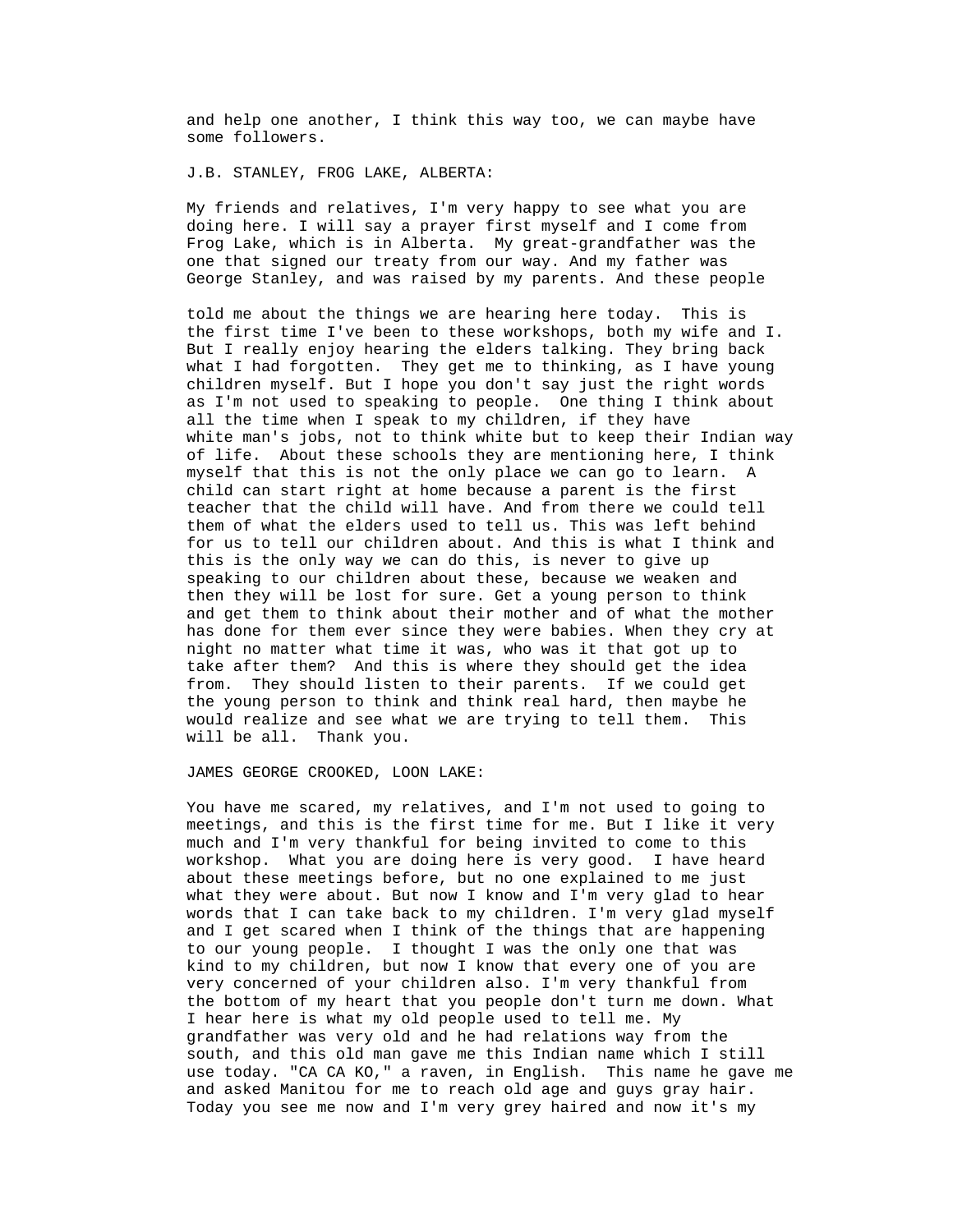turn to start telling my young people of what was passed on to me. I was 15 years old when my parents first started me at Indian religion. And since that time I have been helping elders

used to tell me how to go about the various ceremonies that we can't say very much today so I'm thankful to be here and to be things going on. But the same way as any place else, the young with their ceremonies. At first I was a server and helping the elders and serving the people. And this is where the elders have. There are many of these ceremonies and all of them are different. All of these they tried to tell me about, but I don't remember lots of them. So this is where I'm glad to say that you bring these back when I listen to you elders. And I of a little help. So I hope and pray to our Manitou that he will give us strength to carry on the work which we are trying to do. It is true of what I heard so far. I'm very worried myself for my young people. It's very bad where I come from. We live right in the town of Loon Lake and we see all kinds of won't listen to us. Because maybe they see many of us doing the same thing. And talking about being a server, I never gave this up even when some of my children got sick and died. I still kept working and believing in scent of sweetgrass and the pipe. This was given to the Indian nation; our Manitou gave us this. He gave his angels kindness to pass on to us. He put us on this earth and gave us animals and all the fur-bearing animals with which to make our living.

## JOE MACHISKENIE, POOR MAN RESERVE:

My friends and relatives, I'm thankful of what I've heard here so far. So I'll just say myself that you people are sure doing a job very well. Indian culture, that's ours and we should keep forgotten. Our forefathers were given these to pass on to us. workers here, I hope and pray to our Maker that you will get it all no matter what the cost. We should never think of throwing it away. And it's very nice the way you people work together to try and get this thing moving. This was the way the people of long ago operated, they worked together.And they worshipped together. We haven't got half of that today. About the only thing left now is the Sundance and all the rest are They predicted to what will be like in the future, and we see this now. I remember when there would be a few elders sitting around and they would invite young people to sit with them. They said we would use what they told us then in the future and now I see this today. It is true that we are all having a very hard time with our young. These white men, we hear that they do all kinds of crazy things. And our young people are following them. They don't listen to us because we don't read very many books. And I'm all alone the way you see me now. This fieldworker is the only one that comes to see me and invites me to go with him. Sometime we go a long ways. But I like this as I figure I'm helping him a little. But all you people to come to you as this is our way. I only hope that the

these things were given to us to use. And if a person asks and people would wake up and then we would be a strong Indian nation again. Everything that you see growing outside, all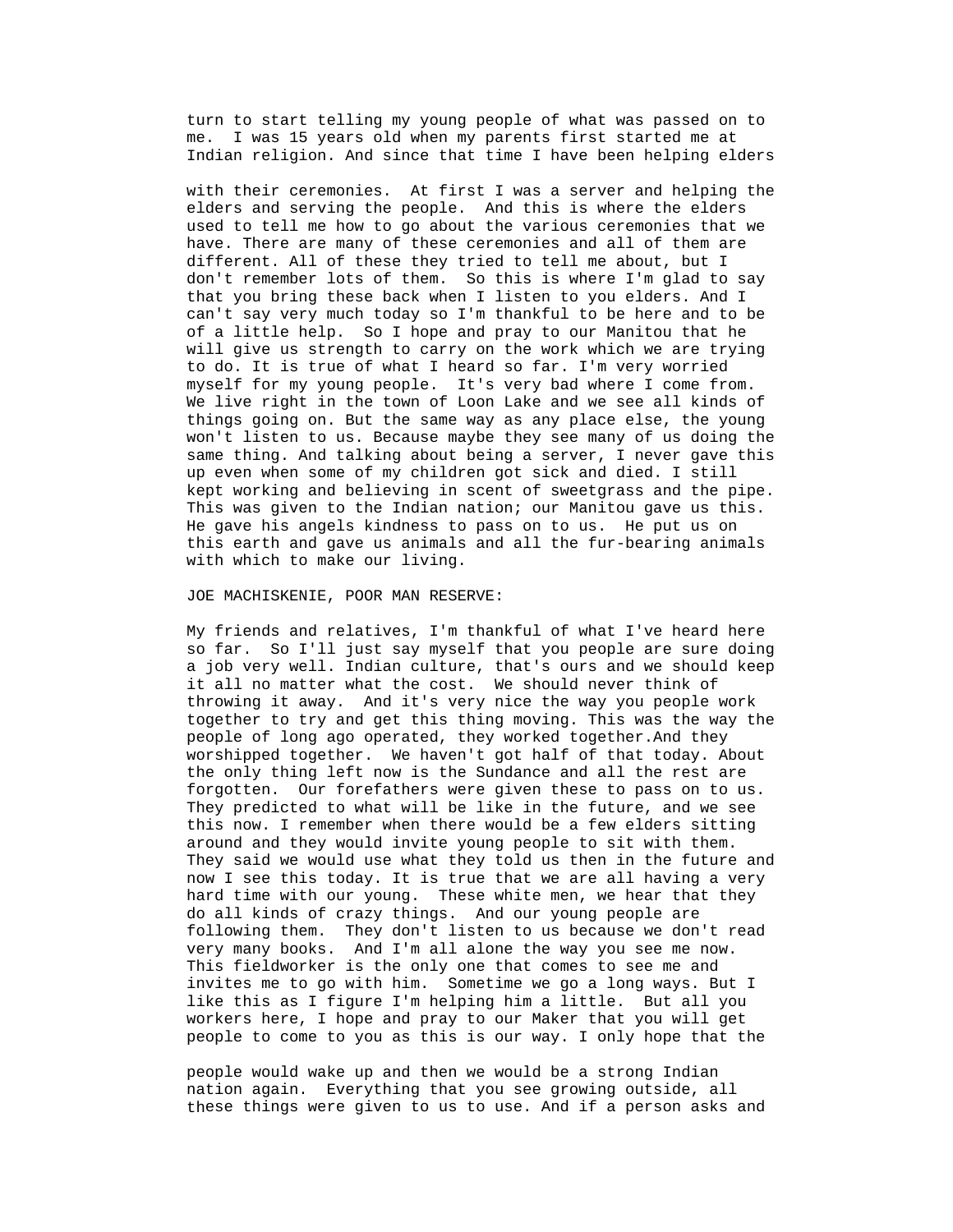believes strongly that it is right, then he will be granted his belief and it will be till I die. I try my best to tell young people but most of these young people today they think that the wish. This has been my way through the years and I'm getting pretty old man. Whenever there is going to be a Sundance I always try to be there, because this was what my elders used and they were listened to when they prayed. This is my strong elders are crazy. Well, I think myself it is the opposite. But us Indian people we are always afraid, and the white man has us scared of everything. Even when they lose something they will say right away, "the Indians stole it." And these are some of the things he does. They will take our women and make fools out of them and then let them go, and laugh at them. But some of these never learn; they go back for more. And we all get the blame. One Indian does something and every one of us get hurt.

religion he never gave us a book where we could memorize these But I will say one thing more. When our Manitou gave us our and all and say the same thing. Our songs are not written, so how did the Indian get these? I heard some say that they got these in a dream; and some were given to them by their elders. The Indian was given a mind to use and to say his prayers from his heart, to sing his song. The white man has everything written down so when he goes to church and told to turn to a certain page he can find his page. If the white man didn't have this he would forget his religion.

I'm very deeply hurt when I hear an Indian being put down and a lot of the elders here would be the same way. They are kind and don't want to hear their people being called down. I've people and always get along. So about what we are trying here, hate alcohol and I don't want to even discuss it here. We are thought I would leave it behind. I only brought the sweetgrass pipe ceremony and I say prayers so that my relatives will be never wanted to make trouble with anyone; I've always talked to it is a small start, but we will be strong if we don't give up our Maker will help us. These leaders, they are trying to bring back Indian culture, and this is very good but it will be very hard. So as you look around you see many of our young people can't even speak their native tongue, so how are we going to tell these people about our religion? It is true that the liquor problem is got us and in every reserve too, but I trying to discuss something here that is good and also what we can use. I would rather talk about what was given to an Indian, the sweetgrass and pipe. These things we should hold. I nearly brought my pipe along, but at the last moment I along. I do this every morning and every evening. I do the well and also all the people. The people wonder sometime why I

> do this, but it's for them. It's hard for me as I'm the only old man left in that part of the country, and have to travel a long ways for these ceremonies. But I still go and help as I know that we will beat the devil and we see that now. It is going on all over the world. We try to tell people not to [do] this but they do. They do wrong instead of listening to us. So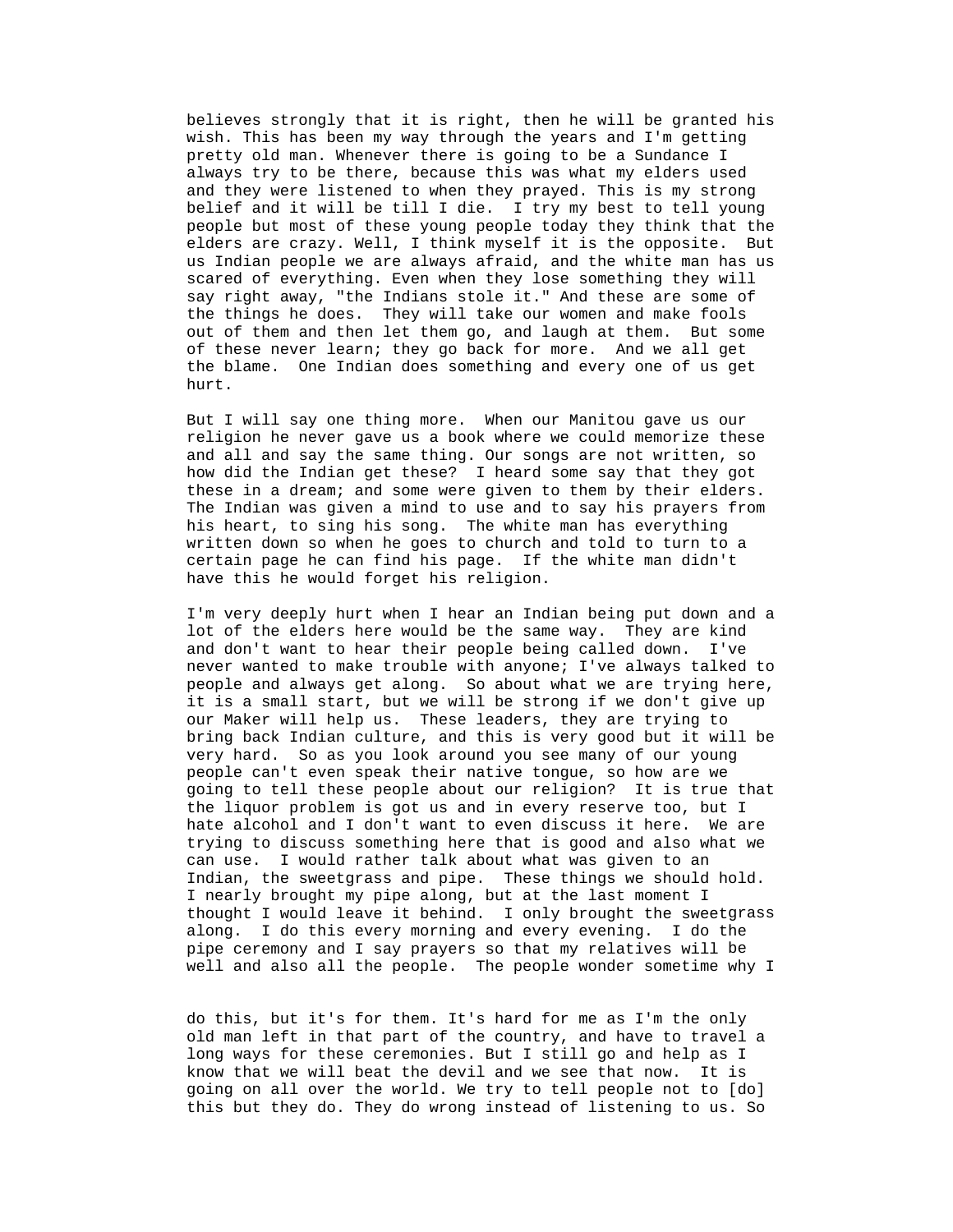I think no matter how hard we try we will never be able to beat starts to have ideas. This is the white man leading us there. trouble, on account of alcohol. I have lost two of my children men are today. They give these old men to drink and they try to the devil. He has most of us under his grip. We try to go straight but he stops us and tells us "This way to the bar where your relatives are laughing," and right away our mind We hear of our young people getting hurt or getting into on account of alcohol. My daughter was shot in the head and killed and my son shot himself, so this is why I'm scared. Sometimes the young men come to me to give me a drink and just to satisfy them I take a drink. And this is the way the young lead them to the devil.

see any. There were all kinds of ways too, to do these have have something like kindness. Some of these young people But long ago there was lots of Indian religion. Today we don't ceremonies. One way was for a person to go to a place where he will be all alone for a few days and nights, praying so he will tried this, but they are scared and they come home as soon as the day is getting to be dark. And so I thank the leaders for letting me speak. And I hope you never give up as always there are mouths that will say, "He's only there for the money." And to us old people when we get home and some will say, "That guy didn't know what he was talking about," because this is the way we Indians are; we talk about each other. It is very hard. I get old age pension myself, but it only lasts me two days when I get my cheque as I'm kind to children and this is what they do to me. But I don't care much for money as this is not what was given to us. This is the white man's god. Every other word he uses is money, money, and this was not the way it was with us. We were given religion, kindness and to love each other. We weren't given a bunch of money and told, "Here this is your god." When I'm at home I usually get up early in the morning, and I get my drum and sing a few songs. And my relatives around ask me what the hell I'm doing. So I tell them I'm asking for everything that is good to come to our reserves. So this is the way it is. I should have stopped speaking long ago. But I'm glad that I was able to tell you a little of what we were given. I haven't told you half of what the old Indian way of life is. But this will be all for now. I greet you all, my relatives, and I sure enjoy being with you.

BILL WAPASS, THUNDERCHILD RESERVE & SASKATOON: I can only barely see as I'm nearly blind and maybe I have met some of you before. Thank you.

I'm from the Thunderchild and my name is Bill Wapass. About what this man said, this is where I've been ever since I can remember. This is a very big job, what you are starting here. This Indian culture, it wasn't so hard when we were young, different. I have been involved in these Indian ceremonies since because we had elders to speak to us then. And the times were I was 13 years old. And I helped in every kind of ceremony the elders did. I don't think that I missed one or two of the Indian ceremonies which was given to our forefathers. This is my belief because these were given to us who are Indians. We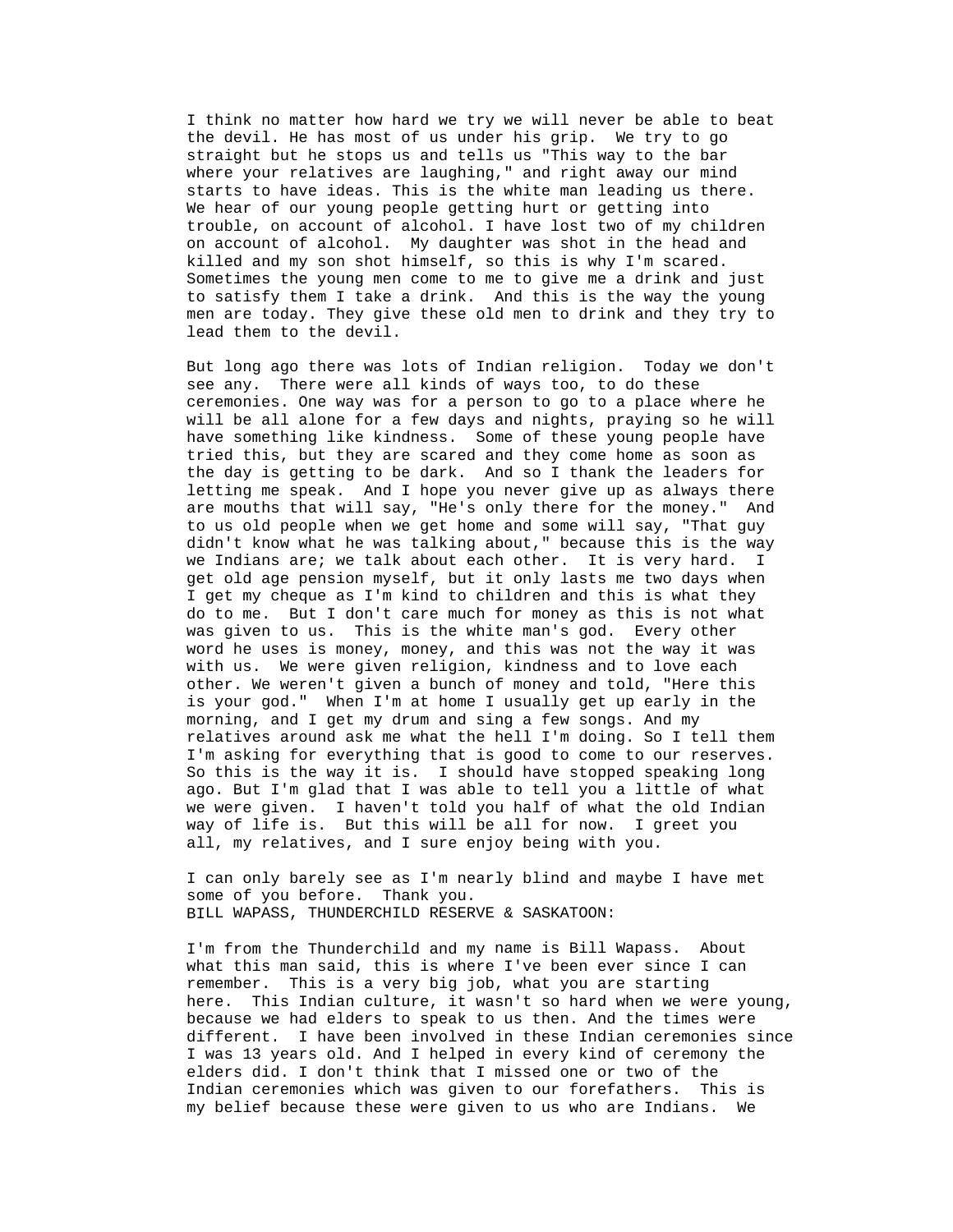should never let these go. These ceremonies that I know were not my own, but was passed on to me by my elders. And I've followed these and today I'm thankful, because my children are all well and grown up. Also today I don't have very much worries from alcohol as my children don't use it.

I would now like to say a few words on what I told you before. I told you that I have worked at our culture for a long time, and I've never missed for any length of time, to miss the because my father used to tell me not to do this too much. He used to say don't say very much just show what you can do. And them to like when they grow older. Some of us keep telling our this is what I usually tell my children. When I say this, that doesn't mean to say that I never drank because I used to drink. drinking. And I tell you now, my relatives, that it took me two years before I could quit altogether. As this old man said, there was always someone trying to give a drink and I did drink ceremonies. I always try to be where there is some ceremony going on. At these meetings I don't want to speak too much, this elder was right when he said we are afraid of everything today. This is right because we see our young people the way they act, and we worry about them. And today, to my way of thinking, we brought this on ourselves, because we don't say enough to our young people. We don't show them what we want children that this is no good, don't do it, but we keep doing it ourselves. So this is what we have to watch for. When we tell our child that this is no good and if we don't do it ourselves and maybe he will believe that it is no good. And And I drank with my children, the ones that were old enough. Finally there was my father-in-law and he got sick and stayed with him. And he told me before he died, "You are a good person, my son-in-law, but you use alcohol too much and you should quit that. You know I love you, both you and my daughter. So I told my father-in-law that I would quit a little. Sometime I'd get feeling good. So finally I was on the wagon, but now my sons were drinking. So finally I told them that I would leave them if they continued to drink. And this is what I did. I went to B.C. for a year and worked there. When I came back last Christmas I saw my sons and

. they told me, "Dad, you drink with us." So I told them, "Okay I will drink with you just this once, and then we will forget about alcohol." And this is what happened and that's why I say these are the people that we worry about, as we all love each other and we care for each other. We all have kindness and that I'm not worried too much about alcohol as far as my own children are concerned. But they weren't down and out alcoholics so they didn't have hard time to quit. But my brother's children and my other relatives, they drink. And when we hear that our relatives are sick we worry about them. My children, they are on their own and I don't worry about them but my other relatives, they are the ones. And as this elder said we should love each other, be kind to each other, and work together and as Indian this way I think we can get some place. To tell each other our ideas because a man speaking at these meetings we all like to hear his ideas, and if we all kept our way of thinking together maybe this way we can accomplish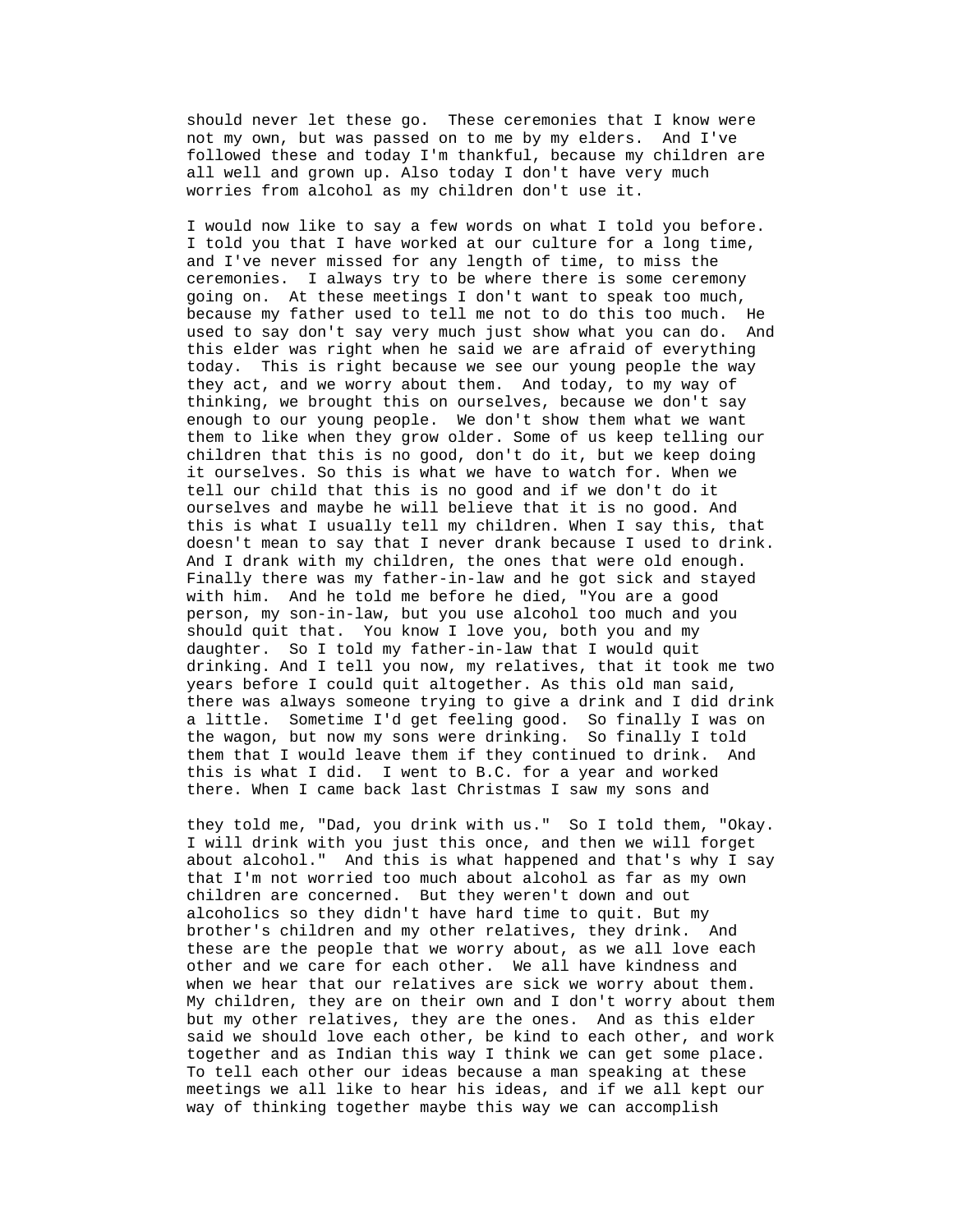something. Bring out our ideas and let people know what you want.

 These are many things I could discuss as I have done many things in my life. I have done work with white man, for instance; today I'm halfways. I love my Indian way of life and confession. I tell my Maker what kind of man I am. And this is why I say I'm never ashamed to speak out, because he sees what kind of person I am and I can't hide anything from him. So at I'm also with the white man's way. But I will never let my Indian culture go. I'm always with the church and I very seldom miss going to church on a Sunday. I go and make meetings like this I never say anything that will offend anyone, or I never want to talk foolish, and I won't say much more.

with a school board myself and it's true that we hurt our children. For instance, we are a little better off than our day. And when these young people go to high school and have didn't know this, but we can get one anytime we want. So I told our leaders that but they are not doing anything about it yet. One thing I liked to hear that you mentioned children. I was neighbor and we don't look at him. And these are the people we hurt, both the child and parent. As you all know, when the Indian children are in school with white children they are laughed at even when they come to school not quite clean enough. And there are a lot of things that we can help our neighbor with, in all these problems the children face every education, we don't get them where they will help us and our culture. They are given a job elsewhere and there are many things that I can discuss on these. I went to a meeting in Prince Albert and I was still a councillor of my reserve at that time. And this is what I discussed up there, that we would like to have a day school right in our reserve. But I

you people to bring your ideas out. This is why we are invited here. But you all know that whenever people get together in a not talking to their children, and this is why we see our young But we can get one on our reserve whenever we ask for it. And this will be all before I drag on for a long time, but I want here for, to tell each other what we know and what we would like to have these people do. I didn't really know what these meetings were all about but now I know and I am glad to be bunch and work together things usually get done; so let's work together and be strong. So I asked the leaders here not to give up, to work hard at this. As I told you here today, we are the ones that are wrong. It is the parents that are wrong for this way today. But our Manitou is very strong. We will ask him for his help and in the future we will have our children with us again. Keep our culture and respect will be taught to our children and in the future our children will be happy. I don't believe for a second that our reserves will ever be abolished. Manitou put us on this earth and I don't think no white man is ever going to put us off. This is if we try and go back to what these people are working at, but if we become lost then it will be pretty hard to say. This will be all for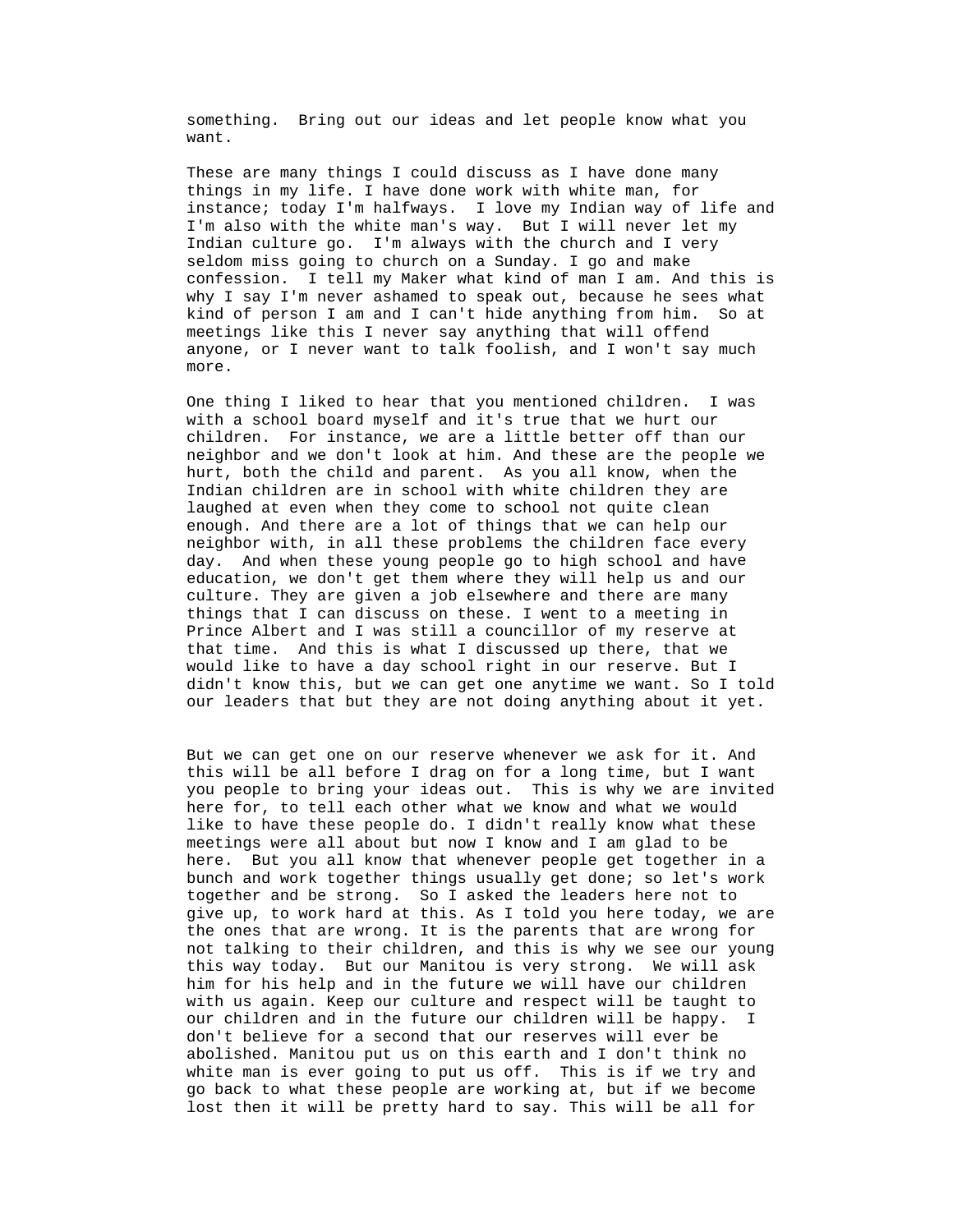now. I will maybe have a chance to speak again tomorrow. And to the leaders here - keep up the good work, keep bringing these elders here, so we can hear the good words to pass on to our children.

 This is a great thing you are doing here. I didn't know this before. I only heard that you were having meetings, but I didn't know what kind. So keep up the work and I would like to thank you all and I greet you all. I hope you all have a good day.

MARIUS NAHNEPAWISH, PIAPOT RESERVE:

I never speak at meetings very much. I'm always afraid that I will say the wrong word as I usually make mistakes when I'm speaking. I can't say very much as you people said about everything that is making trouble. It's the same with us and I go along with all of what have been said here. But I'm from Piapot Reserve and my name is Marius Nahnepawish. And now I thank you all.

### PETE WAPASS, THUNDERCHILD RESERVE & SASKATOON:

My friends and relatives, I thank you very much of what I hear you speak about. You people are discussing something that is good. This is what we were told by our elders, and the reason I don't come here too often is I'm working here in town and I don't have the time and by the time I quit well your meeting is over. But I'm very thankful to hear you talk this way, talking about our Indian culture and also our children. Every morning and every evening, my relatives, I cry because of my children. They work at liquor full time. And what you say here that we

day to give us help - not only myself, we have lots of children. We have many of our children that are grown, both my sisters Indian culture. Maybe this is what helped my children along, and my grandchildren. But I wish to thank you all. You have given me ask, this is what I try to do, but to try and talk to our children to stay away from liquor. I pray to our Maker every and my brothers have big families and alcohol is getting them down. I'm very scared every day on account of this because it has the best of us. I've quit drinking myself now but I still lose lots of sleep, thinking of my mistakes when I was using alcohol. I have 42 grandchildren at my age. I didn't wake up early enough as the alcohol had me, but I never gave up on our lots of things to think about, and pass on to my children. I was as if I was waken up; this is the way I feel. I thank our Maker for getting us together, to tell each other something. And also these workers that are trying to start this up I thank them very much. I hope and pray for them to be given strength, guidance and kindness and a good mind, so they will never give up what they are doing. And to succeed in this, and I think that this a great thing for the Indian nation. This is the first time here for me and I really enjoy hearing the elders once again. I thank them again for making us understand these things. Thank you.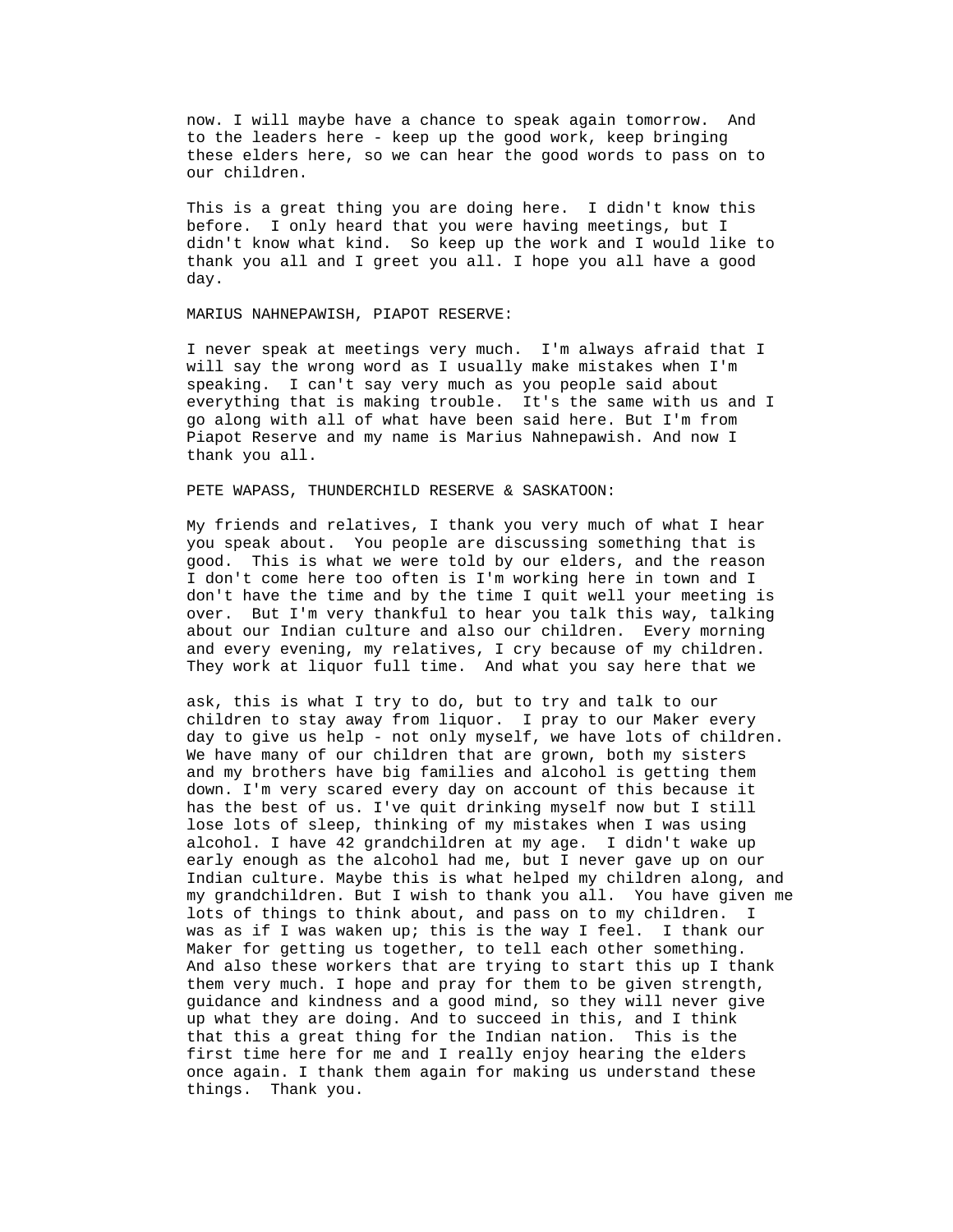EMILE PIAPOT, PIAPOT RESERVE, CRAVEN, SASK.:

What I have in my hand is what I was told long ago by my elders. To always depend on these things. And I have never been without them, but I'm not bragging when I say this. This sweetgrass are what my elders were talking about. My father older brothers. One old man especially used to say to me, that that was when I started. But not right now; I never went to any didn't bring my wife along to this workshop, but was unable to alcohol too much and they are scared of him and so they come to whose name was Piapot, was a very religious man in the Indian way. He died when I was a baby. So I lived with my mother and if you have these they will help you speak. Or a spiritual cloth. And these elders told me all these things which I'm saying. Myself, I don't know anything. I was also raised up in a white school and it was till after I got out of school ceremony at first. And at my age I have grandchildren, and I come because of my grandchildren. Because their father uses live with us. Their father has a job in Regina and lives there. One of my grandchildren is 14 years old, and the other is 13 years old. These children were going to school in Regina but they were scared of their father drinking too much, and they finally managed to get out of school and come to live with us. And this is why I couldn't bring my wife here. My grandchildren now go to the town school near our reserve and

to miss any school so she gave up coming here instead. And what you are discussing here today it gets me thinking at times. In the elders are saying here. They have brought back many things she has to look after these boys, and she didn't like the boys the past I always worked at the ceremonies helping elders and maybe this has brought me along this far. I have worked for many elders, maybe this has given me the long life and grey hair. Whenever there is a Sundance I help, if they don't turn me down, and this has been the way for a long time now. I do this, hoping that my children and grandchildren will grow up. So that I may be able to see them when they grow up. And this is why I never fail to show up and help whenever they have a Sundance. There are people here from our way and they know me. I'm not bragging when I say this. I'm poor and I'm alone the way you see me here; this is the way I am. My brothers all died and I'm the only one left. And this is why I never quit trying to help when our elders has a pipe ceremony or anything like that. I never want to let my Indian way of life go, but I don't want to get in anyone's way. I'm very thankful of what that I had kind of forgotten. So I won't say much more as there are many of us here, but I just wanted to say thank you to all of you.

used to go to my older brother and he used to talk to me, but now he's gone too now so I have no one to go to. But this is what he used to say, that we should never let our Indian culture should all keep it and learn from the elders we have now. Just One thing that I used to do when I was down in the dumps, I go for this is our way of life, this was given to us. And we recently back on our reserve there was a man who killed himself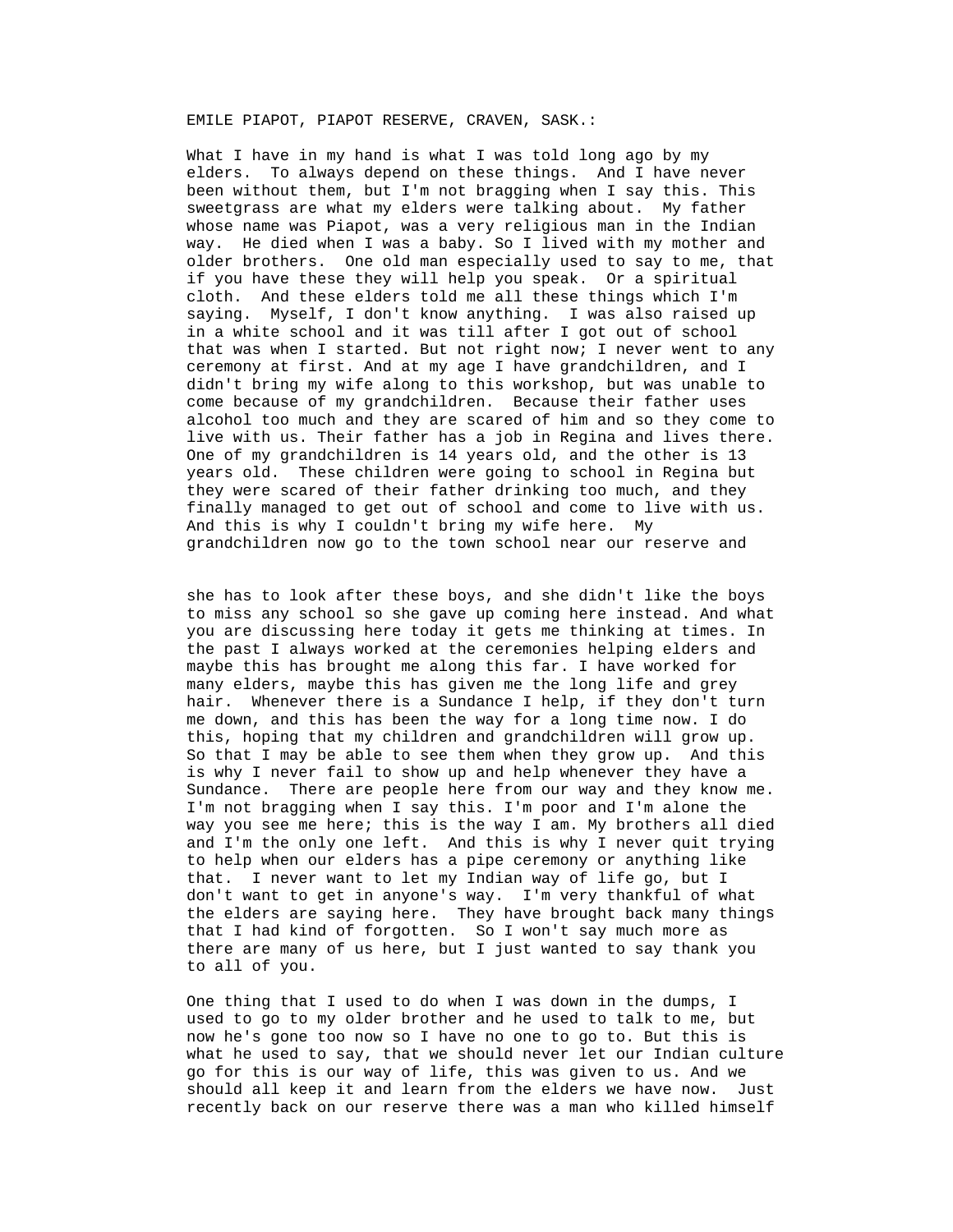there, and the people were running around looking for me to speak for them but I was away at that time, so they couldn't find no one to talk for them. And this is why I say now, what are the young people going to do when the elders are all gone? Who's going to speak to them? My cousin came to me one time and he told me that he would ask the doctor if we could come to a Sundance that he was going to make. I trusted my cousin but I didn't want to go with him very willingly. But he told me to come on and that he would talk to the doctor himself. I told me, "Never give up the Indian way of life, I won't be with you for sure." And this is what happened. My cousin loved the went with him; we went into the doctor's office. So the doctor shakes hands with us and my cousin told the doctor that he was going to put on a ceremony, and that he wanted to let the doctor know about it. "There are two men here that I want to come and do the pipe ceremony," he said. And it's true that we were allowed to do this. And this is where my cousin got me well from. And this is where I worked, as you see me here today, and that's my story. My cousin made me well there and he Indian way of life and believed in it. This is what was given

times. And this is all I can tell you. It was very nice for you to an Indian to have a strong faith in the Indian ceremonies. And he told me never to give these up, to keep going at all to allow me to say a few words. I'm poor but I thank you for listening. I ask our Manitou for a good day for us. Thank you.

(End of Interviews)

INDEX

| INDEX TERM                       | IH NUMBER | DOC NAME    | DISC # | PAGE #                      |
|----------------------------------|-----------|-------------|--------|-----------------------------|
| ADOPTION                         |           |             |        |                             |
| -foster homes<br>ADOPTION        | $IH-447$  | MRRDWKSHP 3 | 66     | 4                           |
| -by non-Indians<br>ALCOHOL       | $IH-447$  | MRRDWKSHP 3 | 66     | 4                           |
| -abuse of                        | $IH-447$  | MRRDWKSHP 3 | 66     | 3, 4, 5, 8,<br>$13 - 18$    |
| CEREMONIALISM                    |           |             |        |                             |
| -officers                        | $IH-447$  | MRRDWKSHP 3 | 66     | 12, 15, 19                  |
| <b>CEREMONIES</b>                |           |             |        |                             |
| -Sundance (Cree)                 | $IH-447$  | MRRDWKSHP 3 | 66     | 4, 7, 9, 12,<br>13,19       |
| <b>CEREMONIES</b>                |           |             |        |                             |
| -and healing                     | $IH-447$  | MRRDWKSHP 3 | 66     | 19                          |
| CHILDREN                         |           |             |        |                             |
| -raising of                      | $IH-447$  | MRRDWKSHP 3 | 66     | $2 - 6$ , 10 – 13,<br>16,17 |
| CHILDREN                         |           |             |        |                             |
| -adoption of                     | $IH-447$  | MRRDWKSHP 3 | 66     | 4                           |
| CHILDREN                         |           |             |        |                             |
| -naming of<br><b>EDUCATION</b>   | $IH-447$  | MRRDWKSHP 3 | 66     | 7,8,11                      |
| -day schools<br><b>EDUCATION</b> | $IH-447$  | MRRDWKSHP 3 | 66     | 16                          |